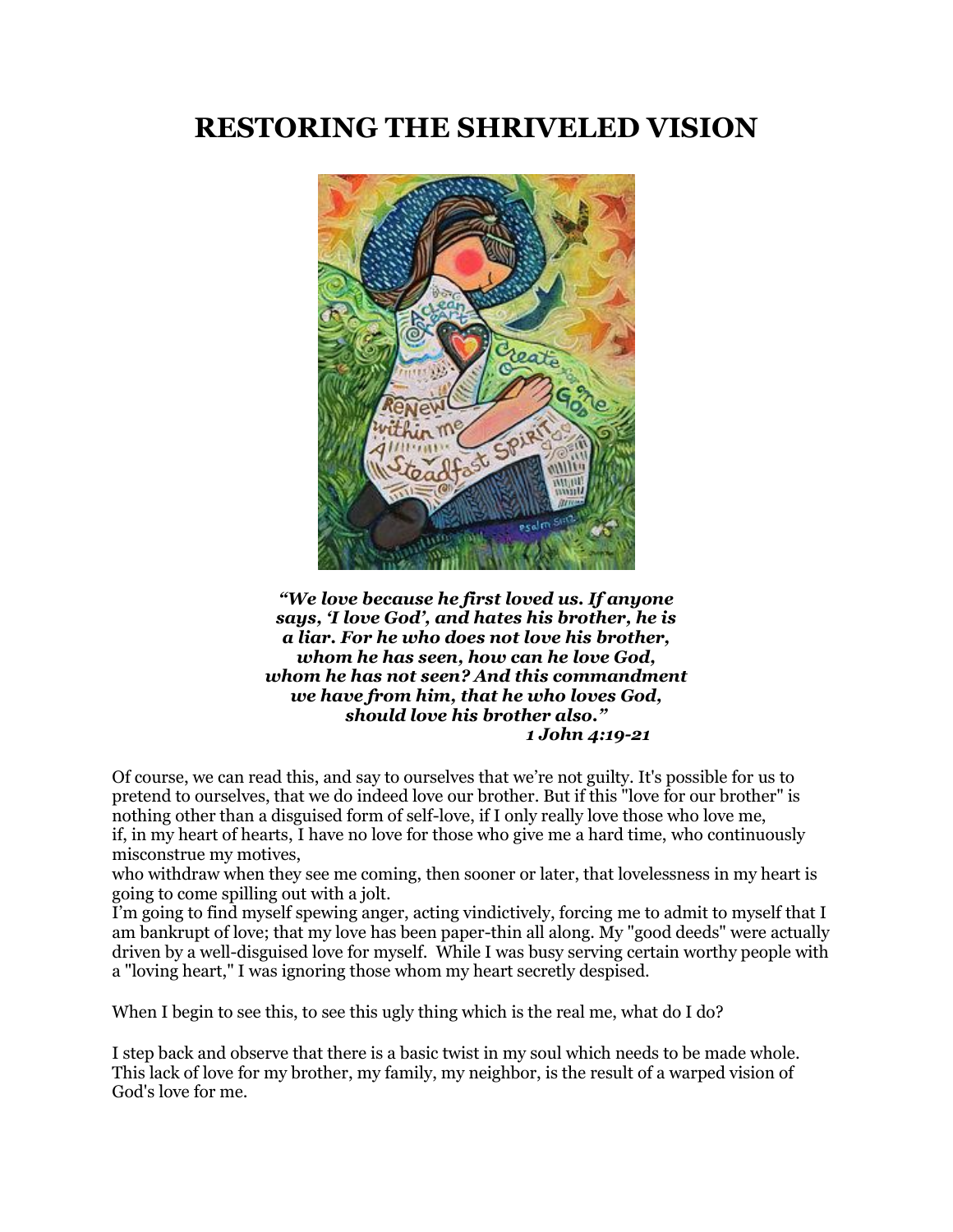The spring of divine love in my heart began to dry up the minute my vision of God's love for me began to shrivel.

Until that vision of God's love for me comes back to size, until my heart once again beholds God's mercy, my efforts to practice love toward others are bound to fail.

I can get up in the morning determined to love my enemies, to do good to those who persecute me, to pray for those who give me a hard time. But I will fail.

First, this shriveled vision of God's love for me has to be restored to what it once was. I need to be able to see God's mercy in the face of his Son. To feel the rays of loving-kindness streaming from those eyes that never close, and those hands that never weary.

Consider David. David was far from perfect. Yet for all his ups and downs David was sustained by an overwhelming awareness of God's goodness. David was God-conscious. Whether he was fighting Goliath the giant, or battling the Philistines, David kept crying out to God for help. After he became king, God remained the anchor of his life. What thankfulness was in his heart when he was near God! What joy welled up within him when they brought the Ark of the Covenant into Jerusalem.

As long as David's vision of God's love was whole, he was given wisdom to direct the kingdom, and guide his people. But, there came a day when David's heart began to find other satisfactions. David began to get caught up in the exciting business of expanding his kingdom. He subdued the Philistines and conquered them. He took on the Moabites, (who were among his ancestors. His great-grandmother, Ruth, was a Moabite). Not only did David defeat the Moabites, he utterly humiliated them. The Moabite warriors were forced to lie down on the ground, while he measured them with a measuring rod. Two lengths of measuring rod were killed, one length was allowed to live, two more lengths were killed, one length was allowed to live.

David went on to defeat Hadadezer, extending the kingdom all the way to the Tigris and the Euphrates, in the east. He killed 18,000 Edomites in the Valley of Salt. David's heart is now taken up with the affairs of his expanding kingdom. And, of course, his image of himself, begins to expand. And as David becomes more important in his own eyes, his awareness of God's love begins to shrink.

And yet, a prophet had walked up to David and said, "You know, your Majesty, you don't have the vision of God's love that you once had,"

David would have denied it with a passion.

Then one afternoon as David was taking the air on the roof of the palace, he looked down and he saw a beautiful woman bathing on her rooftop below. "Who is she?" "Why, that's Bathsheba, the wife of the famous Uriah, the Hittite warrior". (Uriah, of course, is miles away fighting the Ammonites, in battle.) So David sends messengers down to bring Bathsheba to the palace---a thing which he would never have done, if his eye had been on God.

Some time later, a message comes to the palace from Bathsheba, "I am with child". David decides to do the expedient thing. He's not praying, he's not repenting, he's not asking God for help. He calmly sends a message to Joab, his commander, and directs him to send Uriah back to Jerusalem.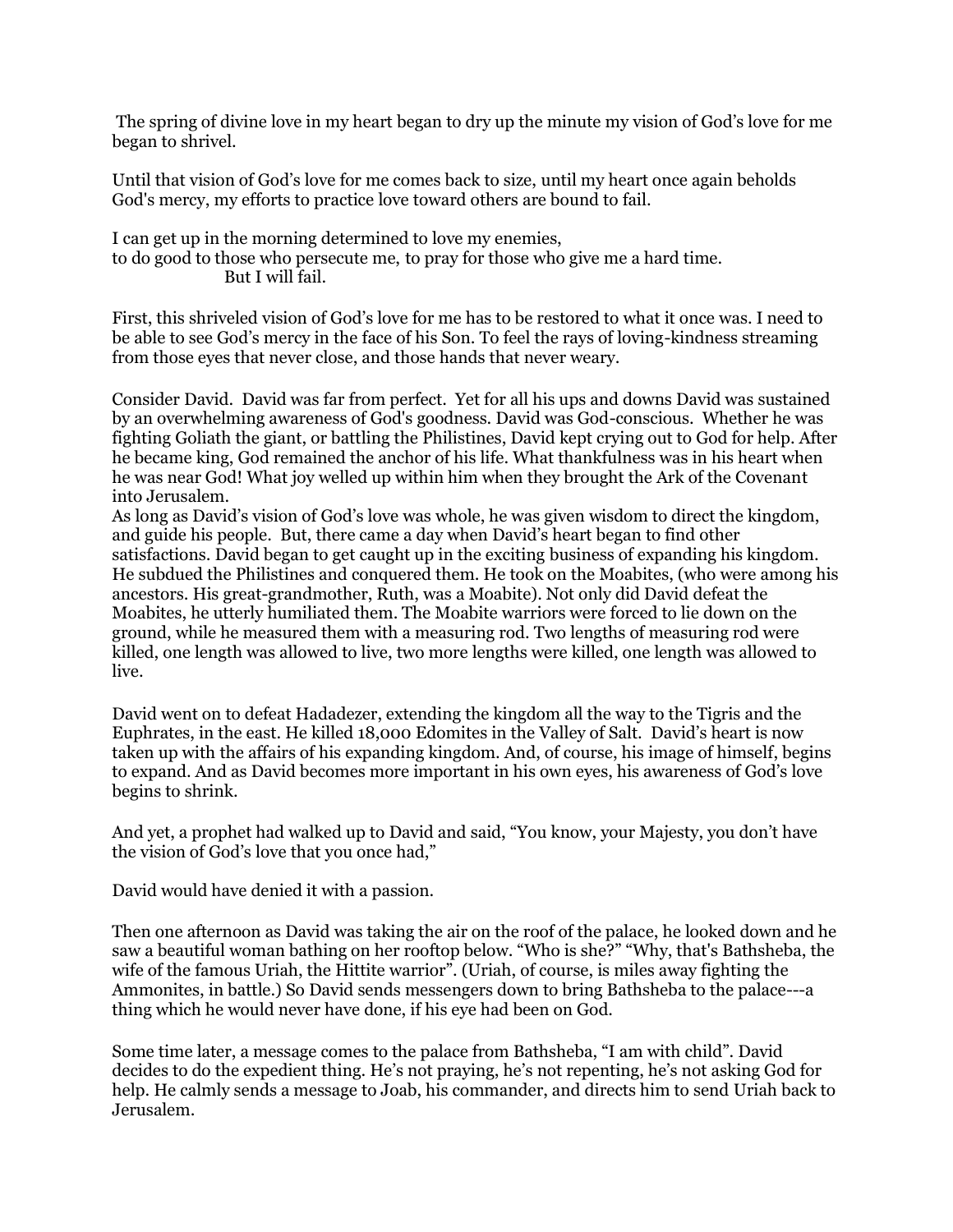"Well, how's the battle going Uriah? And by the way, why don't you take some time with your wife?" "Oh no, I can't do that," answers Uriah, "How can I spend time with my wife, when my comrades are sleeping in the open field?" (Uriah has a sense of right and wrong. David has lost his.) So David takes one more step into the darkness: he sends a sealed message by the hand of Uriah, to Joab, his commander. "Put Uriah up where the battle is hot and withdraw." Some time later, the message comes to Jerusalem, "Uriah is dead."

What a pity! After the formal period of mourning, Bathsheba is brought to the palace to be David's wife. Still no repentance.

And no word from God, no rebuke, nothing---until the child is born. One day, Nathan the prophet comes to David, with a parable which David doesn't even recognize as a parable, telling David about a wealthy man, who had all kinds of flocks. And what does this wealthy man do to provide a meal for some out-of-town guests? He steals a little ewe lamb from a poor man, the only animal he has, kills it, and serves it to his guests. David flies into a rage at the rich man's lack of mercy! Nathan points his finger at David, "You are the man! You have killed Uriah with the sword of the Ammonites and have taken his wife for yourself. Hear my words! From now on the sword will never depart from your house!" At last David sees the light. He confesses his sin.

Of course, David knew what he was doing all along, but now he has no choice but to confess the truth. Isn't this how we are so much of the time? We go right on doing this thing we know is out of God's will, and telling ourselves, "Nothing's wrong, nothing's wrong, it's OK. I'm justified." Until finally, God, in his mercy, pushes us into a painful corner.

David is going to have to live with the consequences of his sin the rest of his life. But David doesn't have time to sit around and mope. He knows that the one thing he has to do now is get back that vision of God he once had.

And so, David turns himself around---and may God give us the wisdom to do the same: to repent. The first half of Psalm 51 is David's cry of repentance, his admission of guilt. David makes no attempt to justify himself.

*Have mercy upon me, O God, according to thy loving kindness, according to the multitude of thy tender mercies, blot out my transgressions Wash me thoroughly from my iniquity, and cleanse me from my sin For I acknowledge my transgressions, and my sin is ever before me Against thee, thee only, have I sinned and done this evil in thy sight. Psalm 51: 1-4*

Finally, when David faces reality, he makes no attempt to justify himself, or excuse what he did. He comes right out and confesses it to God.

The place where David went off the track was not when he took that dangerous detour with Bathsheba. David went off the track long before. It was when David allowed his vision of God's mercy to become faded; when he began to lose sight of how good God had been to him.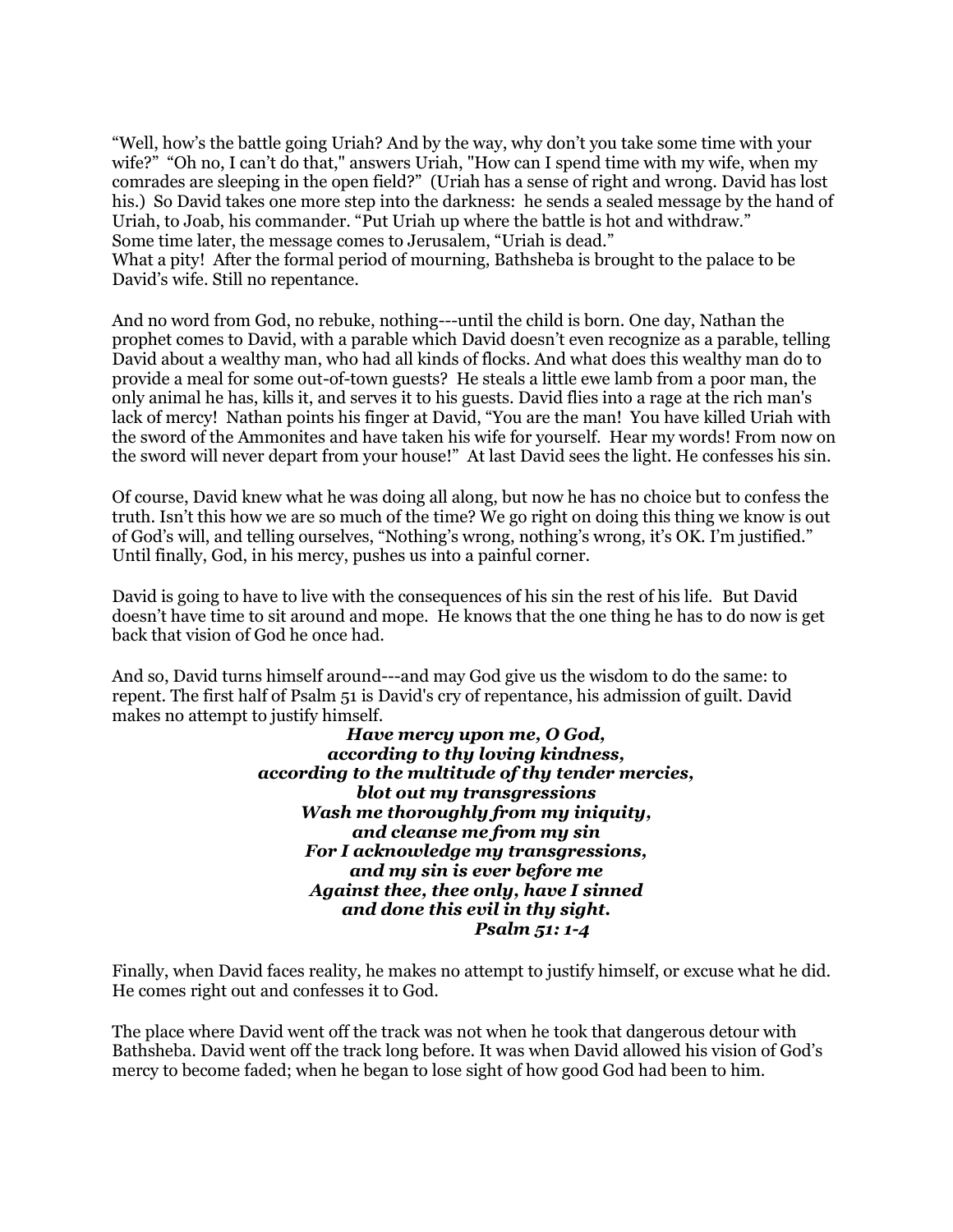It was when David no longer allowed his spirit to look with thankfulness at the Lord's boundless generosity to him---how the Lord anointed David king, delivered him from Saul's attacks, poured earth's riches into his bosom---it was then that David lost his way.

David needs not only to be forgiven for the sins of adultery and murder; David needs to come back to the place where, once more, he begins to give thanks for God's mercy. Until that happens, even if he is forgiven, David is going to retrogress.

And so will we. If we receive forgiveness for our sin but fail to take the next step of restoring our vision of God's mercy, our peace will be short-lived. We need to see God as supreme in our lives. Hence, Psalm 51:10 rises into a prayer that we need to pray in some form every day.

> *Create in me a clean heart, O God, and renew a right spirit within me. Cast me not away from thy presence, and take not thy Holy Spirit from me. Restore unto me the joy of thy salvation and uphold me with thy free spirit. Psalm 51:10-12*

*Three things* David asks for:

a clean heart,

a right spirit,

and God's presence.

And these three things are given to David through the mercy of a son who is to come from David's own loins, through Bathsheba, ten centuries later.

A river of mercy is permitted by God to flow back through ten centuries, from the undisclosed future, and wash David's sin with the blood of his Son, God's Son, Yeshua, Jesus the Messiah; so that David might have a clean heart, that he might have a right spirit, that he might be brought into God's presence, be anointed with the Holy Spirit, restored to the joy of God's salvation, and upheld with God's free spirit.

Now, if God can do that for David, if he can give him a right spirit and a clean heart after what David did, if he can give him a new start, bring him back into his presence---surely, he can do as much for us.

These verses of Psalm 51, are the prayer that we need to pray as we climb Calvary hill on our hands and knees. And every time we break bread together and receive the body and blood of our Lord, this is our prayer:

# **First:** *Create in me a clean heart*

an unmixed heart, a heart that's no longer divided.

*Blessed are the pure in heart for they shall see God.*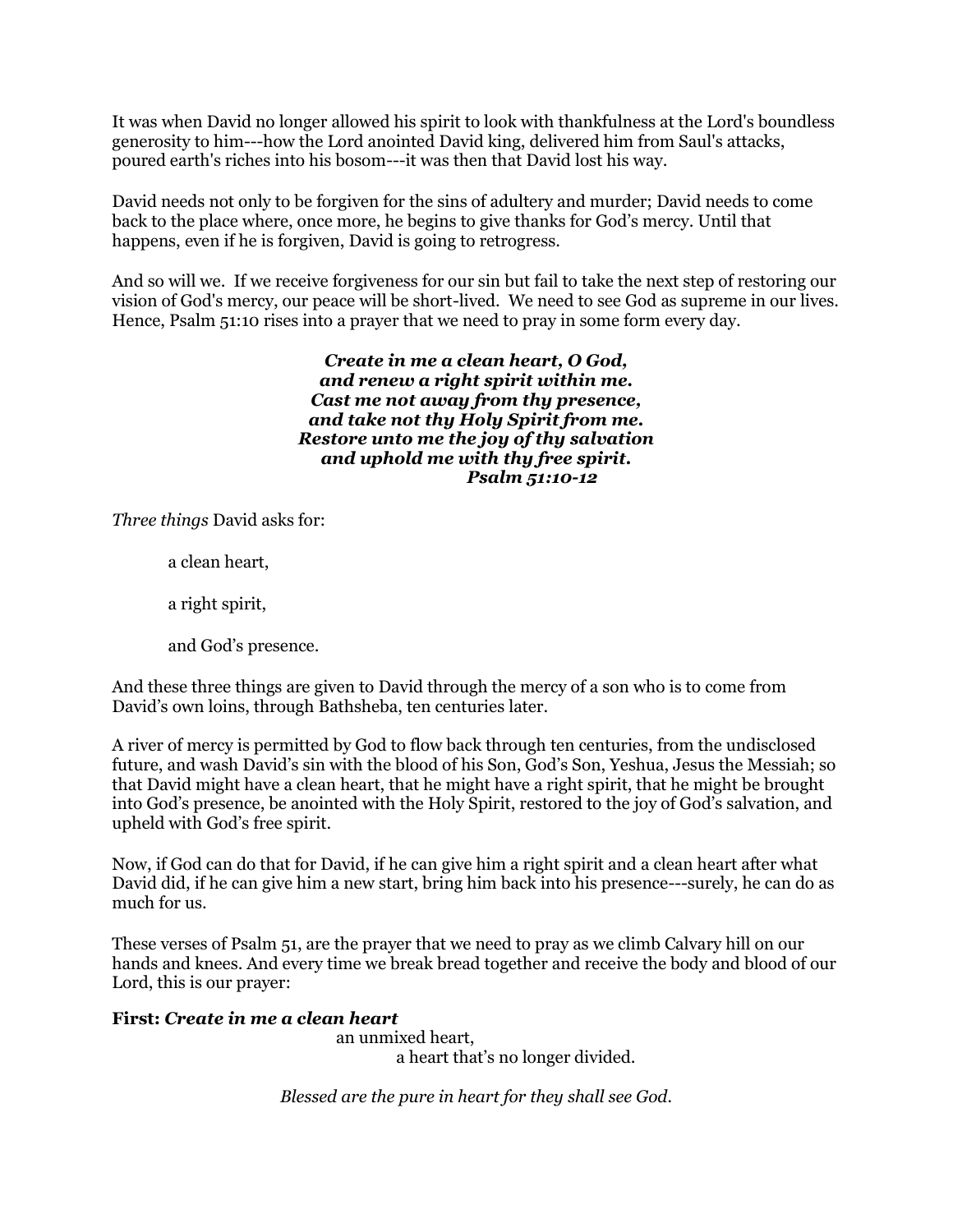If I'm having trouble seeing God, it's because my heart is mixed. I've allowed my heart to be side-tracked onto other things. If I seek it from him, God will give me a heart that is pure, centered only on him

"Lord God, you who created light out of darkness, create a new heart in the darkness of my soul."

God will do it.

## **Second:** *Renew a right spirit within me*

a right mind,

a right attitude.

Of course, this begins with the admission that my mind has not been right. "I've been unmerciful, Lord, I've been hard, I've been judging, I've been critical, I've been deceitful.

Lord God give me a spirit like your own, a spirit that is merciful to the extent that it will not look covetously on another man's wife, or another woman's husband. It will not defame another person's name. It will not mislead those innocent sheep - a spirit that suffers long and is kind, does not exalt itself, is not puffed up, does not seek its own, does not rejoice in iniquity, but rejoices in the truth.

#### **Thirdly:** *Cast me not away from your presence*

bring me back to yourself.

Many of us have cast ourselves away from God's presence, by allowing ourselves to be distracted. We have to come back. We may not be a David. We may not have had a kingdom to rule. And yet we are closer to David than we think.

David's kingdom was real, you could touch it, you could see it. Our kingdoms are imaginary. But how many of us have allowed ourselves to be distracted by the affairs of our "kingdom:" our reputation, our grasp of scripture, some new concept of the church that we're hot on, some new disciples that we're drawing to ourselves (instead of to the Lord Jesus); always expanding, always pushing out?

And as our "kingdom," expands, our vision of God's mercy shrivels. It may not be a Bathsheba, our lives on the surface may be morally sound, but we are losing our way. It's time to stop and cry out, "A new heart, Lord God! A right spirit, Lord! Bring me back into your presence! Whatever the cost!"

Why should we continue with these vain visions of ourselves while the vision of the Lord Jesus keeps shrinking within us? If we are willing to repent of our vanity and turn once again to the Crucified and Risen Lamb, who emptied himself of his glory and drained away our guilt with his own death, he will answer the cry of our hearts even as we read these words: